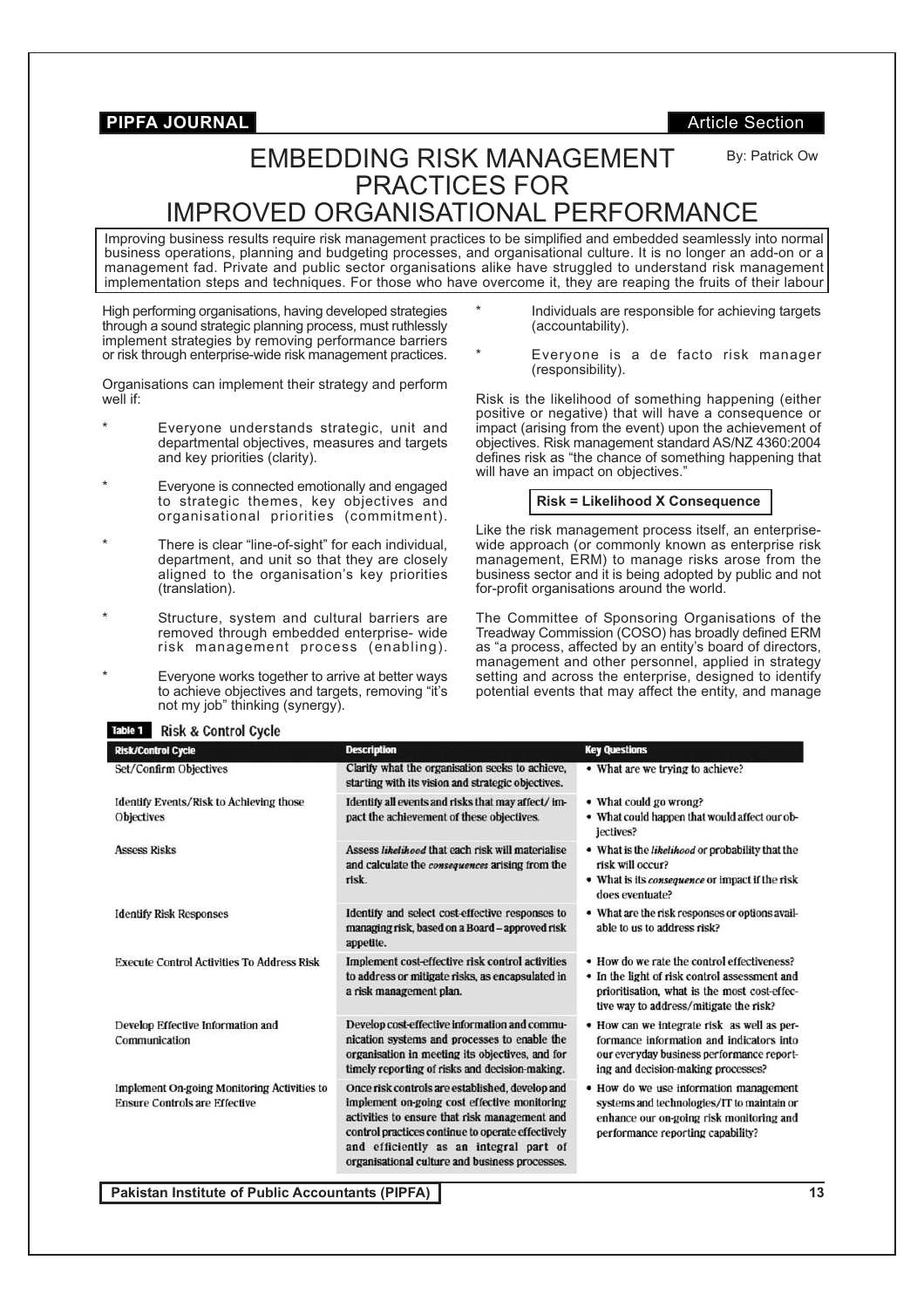risk to be within its risk appetite, to provide reasonable assurance regarding the achievement of entity objectives. The enterprise-wide approach to risk management does not necessarily negate or replace the traditional risk management process and mitigating risk controls, which is summarised in Table 1. Controls are policies, procedures, practices and organisational structures designed to provide reasonable assurance that operations are effective and efficient, organisational reporting is complete, reliable, accurate and timely, and that all applicable laws and regulations are complied with.

Effective risk management calls for a collaborative approach involving all parts of the organisation. Taking an enterprisewide approach to risk management is vital as risk in different units may be within the risk appetite of that individual unit. Taken together, that unit's risk might exceed the risk appetite of the organisation as a whole  $-$  in which case, different risks responses may be required to bring the individual unit's risk in line with the organisation's risk appetite.

The starting point is the organisation's objectives, encapsulated by their vision and strategy.

realistic, and timed) performance measures and quantifiable targets are developed. Measures and targets are important as what gets measured gets managed and done.

From the highest level, guided by organisational structure, organisational vision and strategies are cascaded down and forms the strategic objectives, and performance measures and targets, which in turn cascades down, is weighted and forms each business and supporting units' objectives, and performance measures and targets. Then it cascades down further as departmental and project objectives where applicable. Ultimately, all objectives must be cascaded into everyone's individual performance objectives, as measured by their annual performance plan. (See Diagram 1).

Prioritise objectives throughout each level of the organisation. For prioritisation, develop strategic themes (or value drivers) that align to the organisational vision and strategy. Examples of strategic themes include revenue growth, sustainable outcomes and efficiency. Eliminate organisational activities or initiatives that do not support strategy implementation. The prioritisation process ensures clear focus or line-of-sight performance for everyone within the organisation.



|                  | Corporate        |                  |                |                                     |                                                       |
|------------------|------------------|------------------|----------------|-------------------------------------|-------------------------------------------------------|
|                  | <b>Financial</b> | <b>Process</b>   |                | <b>Financial</b><br><b>Customer</b> | 20% (Operating Margin)<br>25% (Customer Satisfaction) |
|                  | Customer         | People           |                | <b>Processes</b><br>People          | 35% (Safety Index)<br>20% (Employee Satisfaction)     |
| <b>BU1</b>       |                  |                  | <b>BU2</b>     |                                     |                                                       |
| <b>Financial</b> | <b>Process</b>   | Einancial        | <b>Process</b> | <b>Financial</b>                    | 20% (Operating Expenses)                              |
|                  |                  |                  |                | <b>Customer</b>                     | 25% (Customer Retention)                              |
| <b>Customer</b>  | People           | <b>Customer</b>  | People         | <b>Processes</b>                    | 35% (Days Absent)                                     |
| Dept A           |                  |                  | Dept B         | People                              | 20% (Certification)                                   |
| <b>Financial</b> | <b>Procuss</b>   | <b>Financial</b> | <b>Process</b> | <b>Financial</b>                    | 10% (Variable Cost)                                   |
|                  |                  |                  |                | <b>Customer</b>                     | 35% (First Pass Yield)                                |
| <b>Customer</b>  | People           | Customer         | People         | <b>Processes</b>                    | 30% (Accidents)                                       |
| Individual 1     |                  |                  | Individual 2   | People                              | 25% (Cross-Training)                                  |
| <b>Financial</b> | Process          | Financial        | <b>Process</b> | <b>Customer</b>                     | 35% (On-time Delivery)                                |
|                  |                  |                  |                | <b>Processes</b>                    | 35% (Log Book Violations)                             |
| <b>Customer</b>  | People           | Customer         | People         | People                              | 30% (Achieving Targets)                               |

Diagram 1 Mapping the Cascading Process to Organisational Structure



From objectives, SMART (specific, measurable, achievable,

**Pakistan Institute of Public Accountants (PIPFA) 14**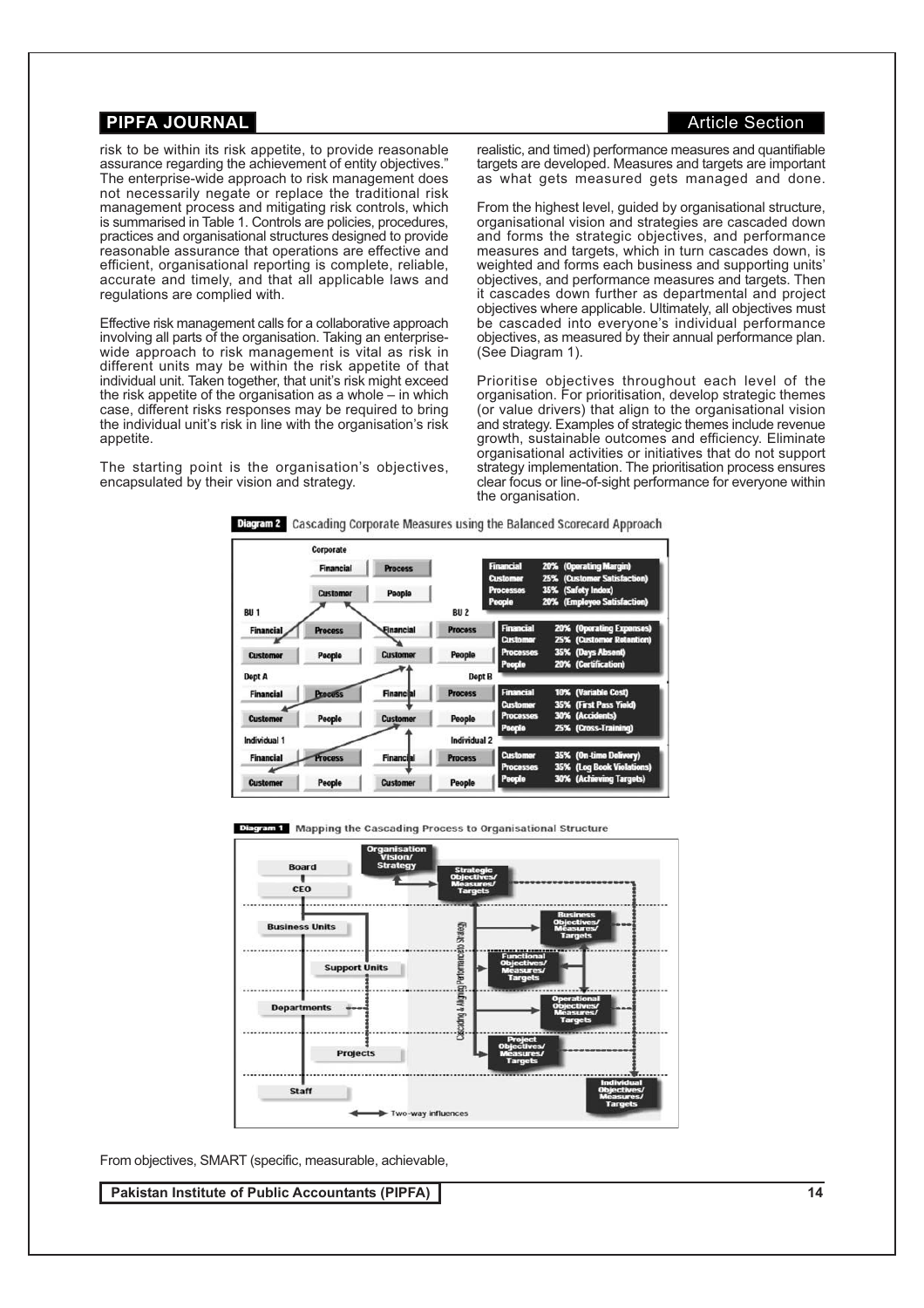Use management tools like the balanced scorecard to cascade down top-level objectives, and performance measures and targets systematically throughout the organisation, right down to each individual, which is based on four perspectives (financial, customer, processes, and people).1 (See Diagram 2)

### 1 "Beyond Measurement Alone – Optimising Corporate Performance," Accountants Today, November 2005, page 48.

#### Diagram 3 **Cascading and Aligning Corporate Measures Enterprise-Wide**

| Organisation                                            | <b>Business Unit 1</b><br>(Sales)              | <b>Business Unit 2</b><br>(Customer Service)  | <b>Business Unit 3</b><br>(Production)       | Support Unit 1<br>(Finance)                  | Support Unit 2<br>(Human Resource)           |
|---------------------------------------------------------|------------------------------------------------|-----------------------------------------------|----------------------------------------------|----------------------------------------------|----------------------------------------------|
| Strategic Objective 1<br>(Revenue/ Funding<br>RM10mil)  | \$7.0 mil<br>(70%)                             | \$3.0 mil<br>(30%)                            |                                              |                                              |                                              |
| Strategic Objective 2<br>(Customer<br>Satisfaction 98%) | 30% of responses<br>above 98%<br>satisfaction  | 70% of responses<br>above 98%<br>satisfaction |                                              |                                              |                                              |
| Strategic Objective 3<br>(Safety Index 95%)             |                                                |                                               | Safety above 95%<br>benchmark                |                                              |                                              |
| Strategic Objective 4<br>(Employee<br>Satisfaction 85%) | Ave 85% of all staff<br>employed within Unit   | Ave 85% of all staff<br>employed within Unit  | Ave 85% of all staff<br>employed within Unit | Ave 85% of all staff<br>employed within Unit | Ave 85% of all staff<br>employed within Unit |
|                                                         | ► Cascading & Aligning Performance to Strategy |                                               |                                              |                                              |                                              |

Map and allocate each strategic objective into business and support units' objectives as shown in Diagram 3. Not all strategic objectives are applicable to all units. "Weight" the achievement of each unit for clarity so that individuals managing their own unit are clear about their unit performance, avoiding any finger pointing. Eliminate joint responsibilities.

Thereafter, develop risk management plans for each level of objectives (whether strategic, business, functional, operational and project) as an integral part of organisational culture, planning and budgeting processes, and performance management practices. (Shown in Diagram 4)

#### Diagram 4 Developing and Integrating Individual Risk Management Plans Enterprise-Wide

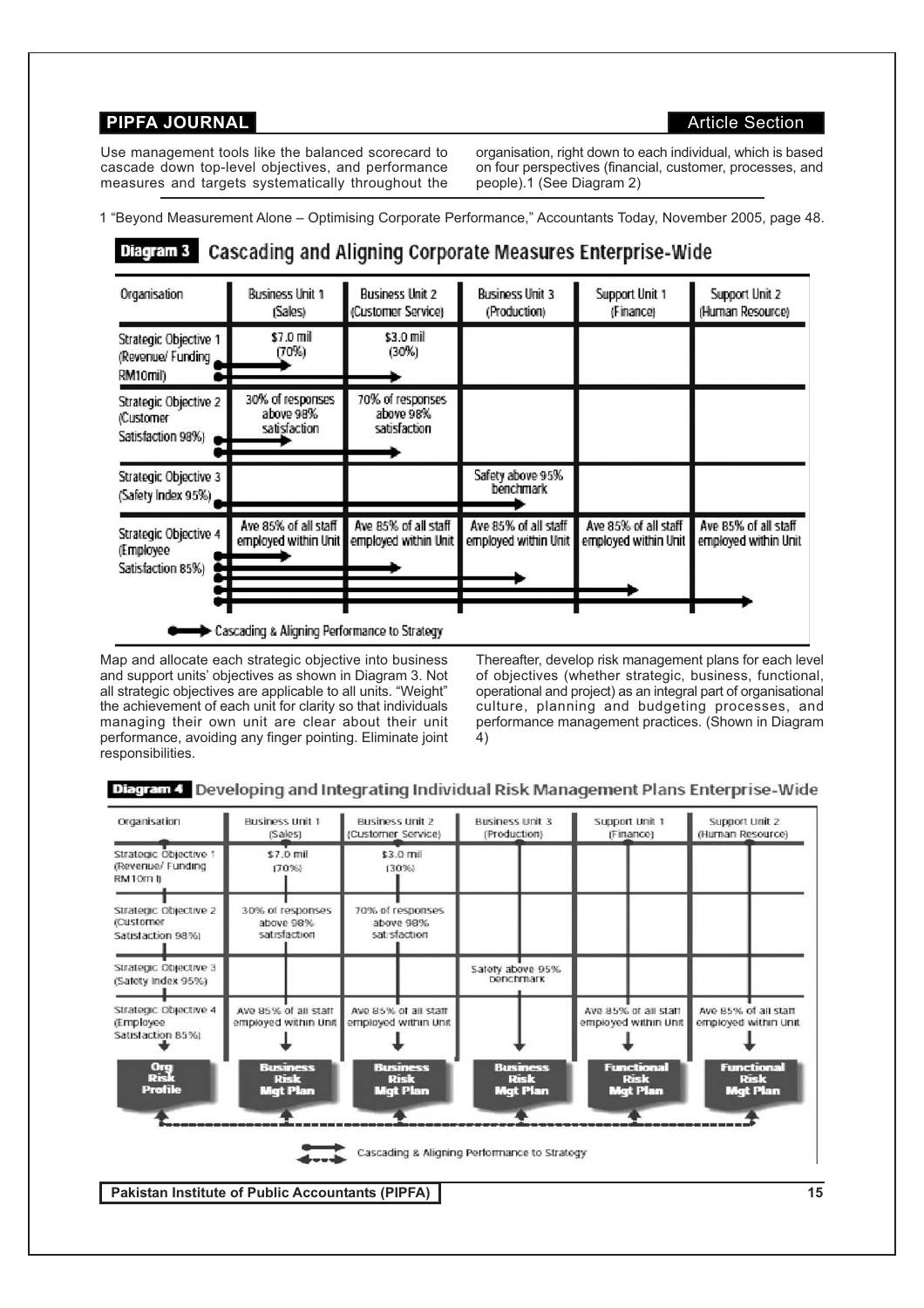#### **PIPFA JOURNAL And Article Section Article Section**

All risk management plans interact with each other constantly, "passing" risk items up and down through different organisational levels based on its implementation capability over the risk items. Criteria for passing risk are categorisation, materiality and/or impact upon the organisation - similar to perhaps the criteria for passing information to the Board.

For example, if a unit cannot address risk solely by itself because they do not have control, influence and/or authority over the implementation of the risk control, that unit's risk must be passed up as a risk item into the organisational risk profile for corporate action.

Alternatively, if the risk control was operational in nature within that unit, the Unit Head would pass down that risk item into the department's risk management plan for the Department Head's attention. The Department Head would then be responsible for that risk. This interaction process ensures that someone will act upon risk identified from any part of the organisation.

Integrate the risk management process into the strategic management process if organisational culture and processes permits as shown in Diagram 5.





For example, accompany business proposals with a subsection on risk management. The risk management subsection clearly sets out all key risks affecting the achievement of the business proposal, clearly identifying responsibility and accountability for risk control, what funding is allocated from existing (or future) budgets to address these risks and whether the business proposal clearly promotes the achievement of organisational strategy through clear measurable output and/ or outcomes.

potentially affecting the manager's performance for their unit or department. This way, risk management is not about box ticking but becomes an integral part of performance reporting and management. Therefore, risk management must NOT be an add-on or separated as an independent activity. Risk management must be part of organisational culture, embedded as part of everyday organisational life as shown in Diagram 6. The risk management plan is therefore a "living document" embedded as a sub-set of performance reporting and budget reviews, where risk and achievements are constantly monitored and evaluated against strategy and objectives.

As part of a manager's monthly performance report, include a section on risk management, identifying issues or risk



**Pakistan Institute of Public Accountants (PIPFA) 16**